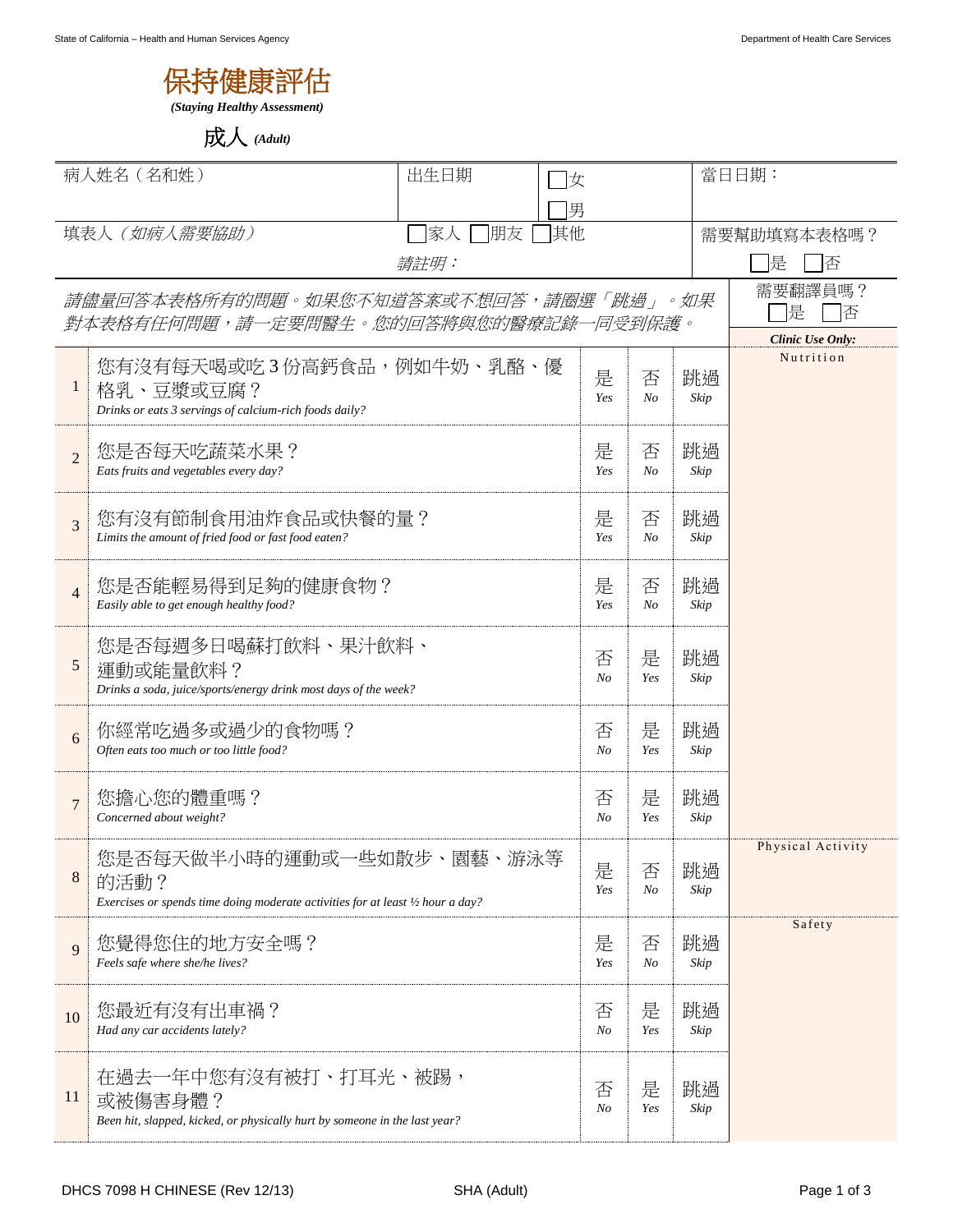| 12 | 您開車或乘車時是否總是繫安全帶?<br>Always wears a seat belt when driving or riding in a car?                                                                     | 是<br>Yes            | 否<br>No  | 跳過<br>Skip |                               |
|----|---------------------------------------------------------------------------------------------------------------------------------------------------|---------------------|----------|------------|-------------------------------|
| 13 | 您是否在家裡或住處存放槍枝?<br>Keeps a gun in house or place where she/he lives?                                                                               | 否<br>N <sub>O</sub> | 是<br>Yes | 跳過<br>Skip |                               |
| 14 | 您每天都有刷牙和使用牙線嗎?<br>Brushes and flosses teeth daily?                                                                                                | 是<br>Yes            | 否<br>No  | 跳過<br>Skip | Dental Health                 |
| 15 | 你是否經常感到悲傷,絕望,憤怒,或擔心?<br>Often feels sad, hopeless, angry, or worried?                                                                             | 否<br>$N_{O}$        | 是<br>Yes | 跳過<br>Skip | Mental Health                 |
| 16 | 您是否經常有睡眠問題?<br>Often has trouble sleeping?                                                                                                        | 否<br>$N_{O}$        | 是<br>Yes | 跳過<br>Skip |                               |
| 17 | 你是否抽煙或嚼煙?<br>Smokes or chews tobacco?                                                                                                             | 否<br>$N_{O}$        | 是<br>Yes | 跳過<br>Skip | Alcohol, Tobacco,<br>Drug Use |
| 18 | 是否有朋友或家人在您家或住處抽煙?<br>Friends/family members smoke in house or place where she/he lives?                                                           | 否<br>$N_{O}$        | 是<br>Yes | 跳過<br>Skip |                               |
| 19 | 在過去幾年中,您是否曾:<br>(男性)一天內喝 5 或更多杯酒?<br>(女性)一天內喝4或更多杯酒?<br>In the past year, had $(5$ for men) or $(4$ for women) or more alcohol drinks in one day? | 否<br>$N_{O}$        | 是<br>Yes | 跳過<br>Skip |                               |
| 20 | 您是否使用任何藥物,幫助您睡眠、放鬆、平靜下來、感<br>覺更好或減肥?<br>Uses any drugs/medicines to help sleep, relax, calm down, feel better, or lose weight?                    | 否<br>No             | 是<br>Yes | 跳過<br>Skip |                               |
| 21 | 您是否認為您或您的伴侶可能懷孕了?<br>Thinks she/he or partner could be pregnant?                                                                                  | 否<br>$N_{O}$        | 是<br>Yes | 跳過<br>Skip | Sexual Issues                 |
| 22 | 你是否覺得您或您的伴侶可能得了性傳播感染(STI),<br>如衣原體,淋病,生殖器疣等?<br>Thinks she/he or partner could have an STI?                                                       | 否<br>$N_{O}$        | 是<br>Yes | 跳過<br>Skip |                               |
| 23 | 您或您的伴侶在過去一年中性交時沒有使用避孕方法<br>嗎?<br>She/he or partner(s) had sex without using birth control in the past year?                                       | 否<br>No             | 是<br>Yes | 跳過<br>Skip |                               |